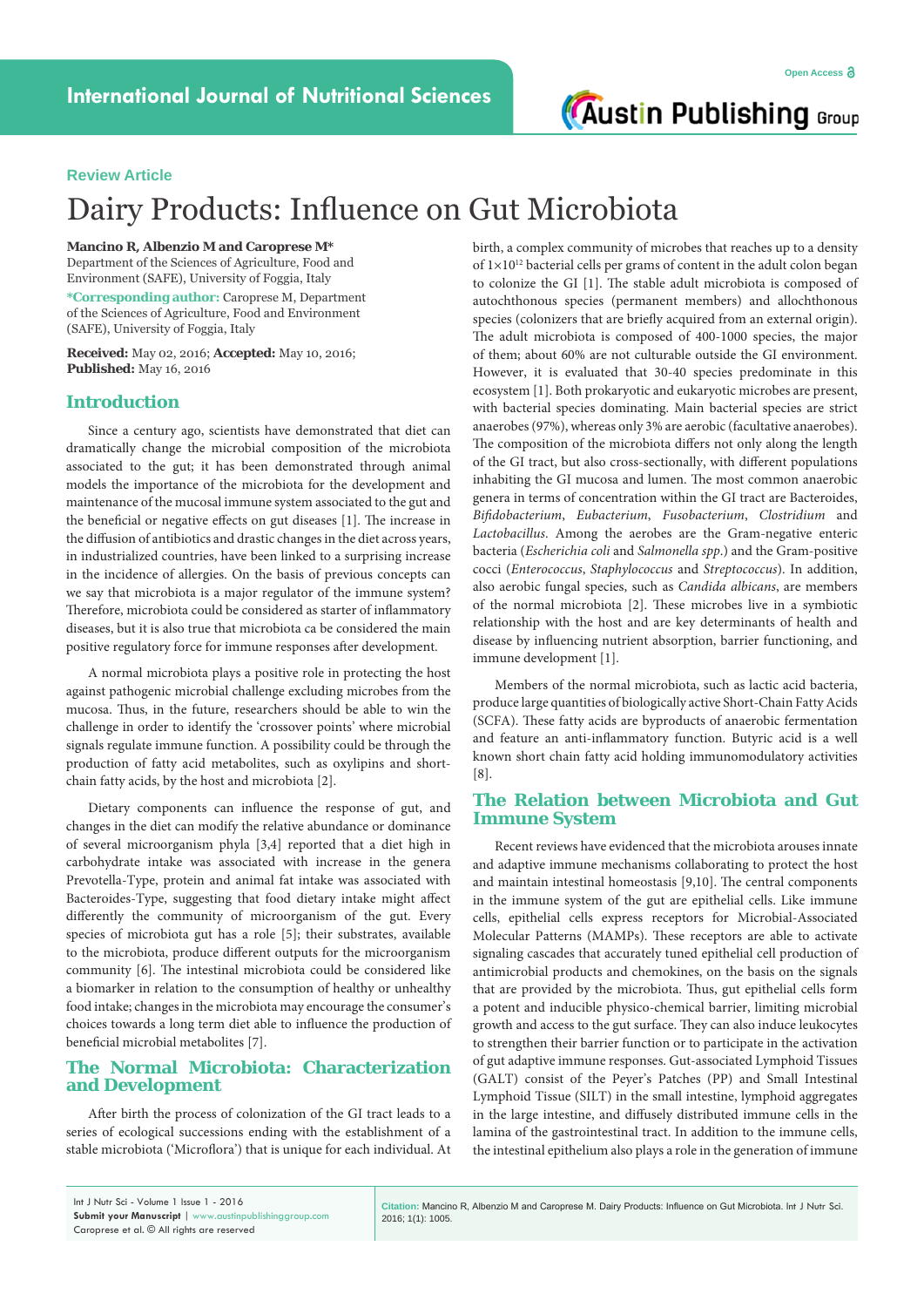responses through sampling of foreign antigens thanks to Toll-Like Receptors (TLR) and NOD-Like Receptors (NLR). In mammals, the developments of GALT begin before birth by a genetic program [11]. However, the maturation of GALT and the recruitment of IgA-secreting plasma cells, and activated T cells to mucosal sites, take place only after birth and it is strictly dependent on microbiotaderived signals. Furthermore, microbiota-derived signals influence the crosstalk between epithelial cells and gut Dendritic Cells (DCs), modulating the nature and intensity of intestinal B and T cell responses [12]. In trials on immune-competent mice, intestinal colonization stimulates the production of secretory IgA, the differentiation of effect or T helper 1 (Th1), Th2 and Th17 cells, and the development of regulatory T (TReg) cells that are involved in the homeostasis of gut. Cleary, these adaptive immune elements cooperate with innate immune cells to improve the gut barrier and protect the host from invading pathogens [13].

It has been known that alterations in the gut microbiota can influence mucosal immunity [14]. Gut microbiota has a central role in the development of mucosal immunity considering that the intestinal mucosa represents the largest surface area in contact with the antigens of the external environment. In addition, the surface of the gut microbiota covering the mucosa normally represents the main proportion of the antigens presented to the resident immune cells and those stimulating the pattern recognition receptors as TLR and NLRs of the intestinal epithelial cells [15]. It is still unclear how individual members of the microbiota or their derived products can affect the balance between pro-inflammatory and regulatory immune responses; moreover, it is unclear if the composition of the microbiota can influence the development of inflammatory diseases in the gut. Before considering the possible role of the microbiota in disease, it should be necessary to understand how the different colonization strategies of individual members of the microbiota could influence the development and functioning of the gut immune system and to prove that is the host immune system that determines if a bacterium is a possible friend or an enemy.

The mucosal immune system needs to comply two, apparently conflicting, functions. It needs to be tolerant of the overlying microbiota to prevent the induction of an excessive systemic immune response, but it needs to control the gut microbiota to prevent its overgrowth and translocation to systemic sites.

#### **The Microbiota Evolution**

Particular dietary components should be carefully controlled human dietary studies, because they could have opposite effects on gut. Many studies have documented the response of selected groups to prebiotics, but only few studies have examined temporal changes in the gut microbial community in response to dietary food intake and changing in diet [16]. It should also be noted that many dominant groups of bacteria, perhaps those that possess a greater degree of nutritional diversity or flexibility, remained unaffected by dietary changes [3]. Infants born naturally become inoculated by the mother's vaginal and faecal microbiota during delivers [17]. Babies that are breastfed have a more stable, less diverse, bacterial community than not breastfed babies [18,19].

After the introduction of solid food, gut microbiota composition develops towards the adult pattern with increased diversity [20] and increased abundance of anaerobic Firmicutes [21].

Early colonization of the gut has been shown to influence maturation of the immune system [22]. In old age a decline in microbiota diversity has been reported [23], with reduced numbers of Bifidobacteria and an increase in Enterobacteriaceae. At the moment is not yet clear how these changes correspond to changes in health status, as well as the extent to which they are linked with alterations in dietary intake, physical activity or changes in immune function.

## **Influence of Fatty Acids of Dairy Products on Gut Microbiota**

Polyunsaturated Fatty Acids (PUFA) contain two or more double bonds and are categorized on the basis of location of the double bond relative to the last methyl at the end of the molecule. Linoleic acid (C18:2ω-6) and α-linolenic acid (C18:3ω-3) are essential fatty acids belonging to PUFA family. Although the adult microbiome is not particularly enriched in genes involved in fatty acid metabolism [24] some interactions between PUFAs and some probiotics in microbiota have been reported, which could be able to affect the biological roles of both. Studies in vitro demonstrate that some PUFAs as linoleic, gamma-linolenic, arachidonic, alphalinolenic and docosahexaenoic acids have effects on the growth and adhesion of different Lactobacillus strains [25]. CLA is a mixture of positional and geometric isomers of octadecadienoic acid (predominantly at position 9 and 11, or 10 and 12) and appear in a conjugated double bond system (two double bonds separated by a single bond). Several health benefits are associated with their consumption. Several CLA isomers, including cis-9, trans-11 CLA, are naturally found in milk, cheese and ruminant food products [26]. However, since CLA can also modulate the production of arachidonic acid metabolites [27,28], it could be speculated that the reduced production of inflammatory lipid mediators could have a role to CLA's beneficial actions in Inflammatory Bowel Disease (IBD) that is a group of disorders characterized by different levels of intestinal inflammation. Moreover, PUFA in general have beneficial effects on health; they are involved in the formation of prostacyclins and thromboxanes, proinflammatory cytokine production, and induction of the release of acetylcholine [29]. In different studies it has been showed that diets rich in PUFAs positively influence immune function, blood pressure, cholesterol and triglycerides levels, and cardiovascular function in animals and humans [30]. In cheese, CLA content ranges depends on CLA content of raw milk. The transfer of fatty acids from milk to dairy products is influenced by their content in the milk. During cheese ripening CLA concentration is subjected to a decrement. This bioactive compound is adsorbed from gastrointestinal tract and could give beneficial effects on human health.

Microbiota community can alter and modify ω-3 PUFA metabolism to generate an increasing of long-chain PUFA metabolites that are able to produce CLA and an increase production of SCFA [31]. SCFA are the last products of anaerobic gut microbial fermentation and they play an important role in prevention of metabolic disorders interacting with the intestinal microbiota [32]. Bacterial products like short-chain fatty acids (SCFAs: Acetic acid, Propionic acid and Butyric acid) have also been shown to induce TREG cells [33,34,35]. Tregs play an essential role in immune tolerance and in their absence both humans and mice spontaneously develop autoimmune disorders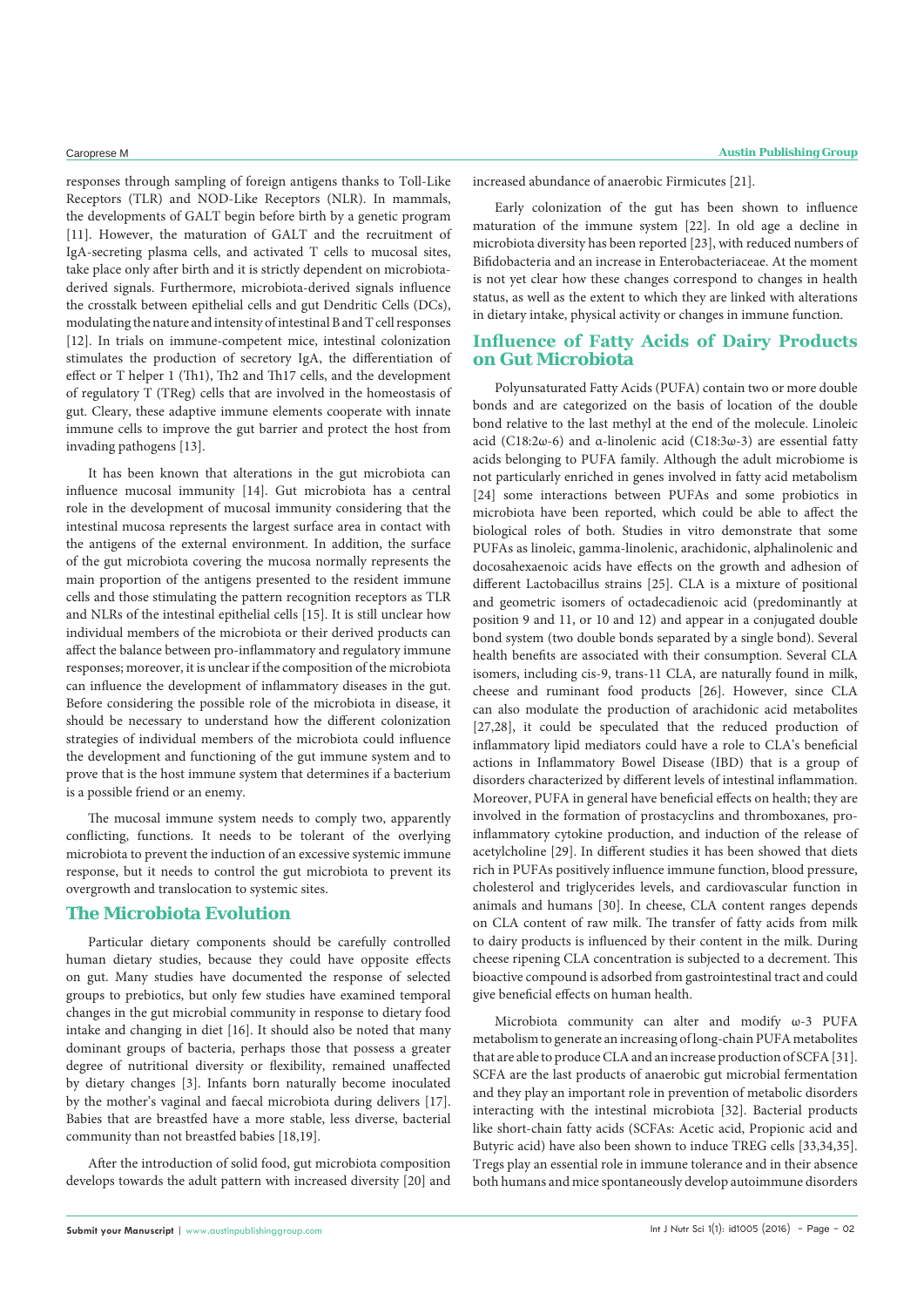at a young age [36]. Natural Tregs develop in the thymus and induced Tregs development at sites of inflammation in the presence of IL-2 and TGF-b [37]. SCFAs are showed to induce IL-18 production from epithelial cells and promote tolerogenic dendritic cells, which produce IL-10 and retinoic acid [38].

Besides, SCFAs have a number of important functions, such as the regulation of the balance between fatty acids synthesis, fatty acid oxidation and lypolisis in human body. Other studies reported that SCFAs, especially butyrate, have anti-inflammatory properties [39] and changes in gut motility [40] and energy consumption [41]. Thus SCFAs production changing may determine important physiological consequences.

#### **Future Perspectives and Conclusions**

The gut microbiota has a great impact on the nutritional and health status of the host, modulating the immune and metabolic functions. The bacterial community of gut is involved in the transformation of dietary compounds that could have beneficial effects. Thus, some kind of food compounds also exerts significant effects on the intestinal environment, changing the gut microbiota composition and probably its functional effects on human organism.

Further knowledge and research on interactions between bioactive food compounds and specific intestinal bacteria could contribute to a better understanding of both positive and negative interactions in human health and it could be interesting to investigate how milk and dairy products can influence the gut microbiota and subsequently outputs.

Investigate how milk and dairy products can influence the gut microbiota and subsequently outputs.

#### **References**

- 1. [Verdu EF, Galipeau HJ and Jabri B. Novel players in coeliac disease](http://www.ncbi.nlm.nih.gov/pubmed/26055247)  [pathogenesis: role of the gut microbiota. 2015; 12: 497-506.](http://www.ncbi.nlm.nih.gov/pubmed/26055247)
- 2. [Noverr MC and Huffnagle GB. Does the microbiota regulate immune](http://www.ncbi.nlm.nih.gov/pubmed/15539116)  [responses outside the gut? 2004; 12: 562-568.](http://www.ncbi.nlm.nih.gov/pubmed/15539116)
- 3. [Flint HJ, Scott KP, Louis P and Duncan SH. The role of the gut microbiota in](http://www.ncbi.nlm.nih.gov/pubmed/22945443)  [nutrition and health. 2012; 9: 577-589.](http://www.ncbi.nlm.nih.gov/pubmed/22945443)
- 4. [Wu GD, Chen J, Hoffmann C, Bittinger K, Chen YY, et al. Linking long-term](http://www.ncbi.nlm.nih.gov/pubmed/21885731)  [dietary patterns with gut microbial enterotypes. 2011; 334: 105-108.](http://www.ncbi.nlm.nih.gov/pubmed/21885731)
- 5. [Walker AW, Duncan SH, McWilliam Leitch EC, Child MW and Flint HJ. pH](http://www.ncbi.nlm.nih.gov/pubmed/?term=pH+and+peptide+supply+can+radically+alter+bacterial+populations+and+short-chain+fatty+acid+ratios+within+microbial+communities+from+the+human+colon.+Appl.+Environ.+Microbiol.+2005%3B+71%3A+3692-3700.)  [and peptide supply can radically alter bacterial populations and short-chain](http://www.ncbi.nlm.nih.gov/pubmed/?term=pH+and+peptide+supply+can+radically+alter+bacterial+populations+and+short-chain+fatty+acid+ratios+within+microbial+communities+from+the+human+colon.+Appl.+Environ.+Microbiol.+2005%3B+71%3A+3692-3700.)  [fatty acid ratios within microbial communities from the human colon. 2005;](http://www.ncbi.nlm.nih.gov/pubmed/?term=pH+and+peptide+supply+can+radically+alter+bacterial+populations+and+short-chain+fatty+acid+ratios+within+microbial+communities+from+the+human+colon.+Appl.+Environ.+Microbiol.+2005%3B+71%3A+3692-3700.)  [71: 3692-3700.](http://www.ncbi.nlm.nih.gov/pubmed/?term=pH+and+peptide+supply+can+radically+alter+bacterial+populations+and+short-chain+fatty+acid+ratios+within+microbial+communities+from+the+human+colon.+Appl.+Environ.+Microbiol.+2005%3B+71%3A+3692-3700.)
- 6. [Louis P, Scott KP, Duncan SH and Flint HJ. Understanding the effects of diet](http://www.ncbi.nlm.nih.gov/pubmed/17448155)  [on bacterial metabolism in the large intestine. 2007; 102: 1197-1208.](http://www.ncbi.nlm.nih.gov/pubmed/17448155)
- 7. [De Filippis F, Pellegrini N, Vannini L, Jeffery IB, La Storia A, et al. High-level](http://www.ncbi.nlm.nih.gov/pubmed/26416813)  [adherence to a Mediterranean diet beneficially impacts the gut microbiota](http://www.ncbi.nlm.nih.gov/pubmed/26416813)  [and associated metabolome. 2015.](http://www.ncbi.nlm.nih.gov/pubmed/26416813)
- 8. [Hove H, Nordgaard-Andersen I and Mortensen PB. Effect of lactic acid](http://www.ncbi.nlm.nih.gov/pubmed/8279407)  [bacteria on the intestinal production of lactate and short-chain fatty acids,](http://www.ncbi.nlm.nih.gov/pubmed/8279407)  [and the absorption of lactose. 1994; 59: 74-79.](http://www.ncbi.nlm.nih.gov/pubmed/8279407)
- 9. [Garrett WS, Gordon JI and Glimcher LH. Homeostasis and inflammation in](http://www.ncbi.nlm.nih.gov/pubmed/20303876)  [the intestine. 2010; 140: 859-870.](http://www.ncbi.nlm.nih.gov/pubmed/20303876)
- 10. [Hooper LV and Macpherson AJ. Immune adaptations that maintain](http://www.ncbi.nlm.nih.gov/pubmed/20182457)  [homeostasis with the intestinal microbiota. 2010; 10: 159-169.](http://www.ncbi.nlm.nih.gov/pubmed/20182457)
- 11. [Eberl G and Lochner M. The development of intestinal lymphoid tissues at the](http://www.ncbi.nlm.nih.gov/pubmed/19741595)  [interface of self and microbiota. 2009; 2: 478-485.](http://www.ncbi.nlm.nih.gov/pubmed/19741595)
- 12. [Rescigno M and Di Sabatino A . Dendritic cells in intestinal homeostasis and](http://www.ncbi.nlm.nih.gov/pubmed/19729841)  [disease. 2009; 119: 2441-2450.](http://www.ncbi.nlm.nih.gov/pubmed/19729841)
- 13. [McGuirk P and Mills KH. Pathogen-specific regulatory T cells provoke a shift](http://www.ncbi.nlm.nih.gov/pubmed/?term=Pathogen-specific+regulatory+T+cells+provoke+a+shift+in+the+Th1%2FTh2+paradigm+in+immunity+to+infectious+diseases.+2002%3B+23%3A+450-455)  [in the Th1/Th2 paradigm in immunity to infectious diseases. 2002; 23: 450-](http://www.ncbi.nlm.nih.gov/pubmed/?term=Pathogen-specific+regulatory+T+cells+provoke+a+shift+in+the+Th1%2FTh2+paradigm+in+immunity+to+infectious+diseases.+2002%3B+23%3A+450-455) [455](http://www.ncbi.nlm.nih.gov/pubmed/?term=Pathogen-specific+regulatory+T+cells+provoke+a+shift+in+the+Th1%2FTh2+paradigm+in+immunity+to+infectious+diseases.+2002%3B+23%3A+450-455)
- 14. [Macpherson AJ and Harris NL. Interactions between commensal intestinal](http://www.ncbi.nlm.nih.gov/pubmed/15173836)  [bacteria and the immune system. 2004; 4: 478-485.](http://www.ncbi.nlm.nih.gov/pubmed/15173836)
- 15. [Rakoff-Nahoum S and Medzhitov R. Innate immune recognition of the](http://www.ncbi.nlm.nih.gov/pubmed/19079220)  [indigenous microbial flora. 2008; 1: 10-14.](http://www.ncbi.nlm.nih.gov/pubmed/19079220)
- 16. [Roberfroid M, Gibson GR, Hoyles L, McCartney AL, Rastall R, et al. Prebiotic](http://www.ncbi.nlm.nih.gov/pubmed/20920376)  [effects: metabolic and health benefits. 2010; 104: 1-63.](http://www.ncbi.nlm.nih.gov/pubmed/20920376)
- 17. [Karlsson CL, Molin G, Fak F, Johansson Hagslätt ML, Jakesevic M, et al.](http://www.ncbi.nlm.nih.gov/pubmed/21450114)  [Effects on weight gain and gut microbiota in rats given bacterial supplements](http://www.ncbi.nlm.nih.gov/pubmed/21450114)  [and a high-energy-dense diet from fetal life through to 6 months of age. 2011;](http://www.ncbi.nlm.nih.gov/pubmed/21450114)  [106: 887-895.](http://www.ncbi.nlm.nih.gov/pubmed/21450114)
- 18. [Fallani M, Young D, Scott J, Norin E, Amarri S, Adam R. et al. Intestinal](http://www.ncbi.nlm.nih.gov/pubmed/?term=Intestinal+microbiota+of+6-week-old+infants+across+Europe%3A+geographic+influence+beyond+delivery+mode%2C+breast-feeding%2C+and+antibiotics.+2010%3B+51%3A77-84.)  [microbiota of 6-week-old infants across Europe: geographic influence beyond](http://www.ncbi.nlm.nih.gov/pubmed/?term=Intestinal+microbiota+of+6-week-old+infants+across+Europe%3A+geographic+influence+beyond+delivery+mode%2C+breast-feeding%2C+and+antibiotics.+2010%3B+51%3A77-84.)  [delivery mode, breast-feeding, and antibiotics. 2010; 51:77-84.](http://www.ncbi.nlm.nih.gov/pubmed/?term=Intestinal+microbiota+of+6-week-old+infants+across+Europe%3A+geographic+influence+beyond+delivery+mode%2C+breast-feeding%2C+and+antibiotics.+2010%3B+51%3A77-84.)
- 19. [Klaassens ES, de Vos WM and Vaughan EE. Metaproteomics approach to](http://www.ncbi.nlm.nih.gov/pubmed/17158612)  [study the functionality of the microbiota in the human infant gastrointestinal](http://www.ncbi.nlm.nih.gov/pubmed/17158612)  [tract. 2007; 73: 1388-1392.](http://www.ncbi.nlm.nih.gov/pubmed/17158612)
- 20. [Roger LC and McCartney AL. Longitudinal investigation of the faecal](http://www.ncbi.nlm.nih.gov/pubmed/?term=Longitudinal+investigation+of+the+faecal+microbiota+of+healthy+full-term+infants+using+fluorescence+in+situ+hybridization+and+denaturing+gradient+gel+electrophoresis.+Microbiology.+2010%3B+156%3A+3317-3328.)  [microbiota of healthy full-term infants using fluorescence in situ hybridization](http://www.ncbi.nlm.nih.gov/pubmed/?term=Longitudinal+investigation+of+the+faecal+microbiota+of+healthy+full-term+infants+using+fluorescence+in+situ+hybridization+and+denaturing+gradient+gel+electrophoresis.+Microbiology.+2010%3B+156%3A+3317-3328.)  and denaturing gradient gel electrophoresis. 2010: 156: 3317-3328.
- 21. [Fallani M, Amarri S, Uusijarvi A, Adam R, Khanna S, Aguilera M, et al.](http://www.ncbi.nlm.nih.gov/pubmed/?term=Determinants+of+the+human+infant+intestinal+microbiota+after+the+introduction+of+first+complementary+foods+in+infant+samples+from+five+European+centres.+Microbiology.+2011%3B+157%3A+1385-1392.)  [Determinants of the human infant intestinal microbiota after the introduction](http://www.ncbi.nlm.nih.gov/pubmed/?term=Determinants+of+the+human+infant+intestinal+microbiota+after+the+introduction+of+first+complementary+foods+in+infant+samples+from+five+European+centres.+Microbiology.+2011%3B+157%3A+1385-1392.)  [of first complementary foods in infant samples from five European centres.](http://www.ncbi.nlm.nih.gov/pubmed/?term=Determinants+of+the+human+infant+intestinal+microbiota+after+the+introduction+of+first+complementary+foods+in+infant+samples+from+five+European+centres.+Microbiology.+2011%3B+157%3A+1385-1392.)  [2011; 157: 1385-1392.](http://www.ncbi.nlm.nih.gov/pubmed/?term=Determinants+of+the+human+infant+intestinal+microbiota+after+the+introduction+of+first+complementary+foods+in+infant+samples+from+five+European+centres.+Microbiology.+2011%3B+157%3A+1385-1392.)
- 22. [Martin R, Nauta AJ, Ben Amor K, Knippels LM, Knol J and Garssen J. Early](http://www.ncbi.nlm.nih.gov/pubmed/21831776)  [life: gut microbiota and immune development in infancy. 2010; 1: 367-382.](http://www.ncbi.nlm.nih.gov/pubmed/21831776)
- 23. [O'Toole PW and Claesson MJ. Gut microbiota: Changes throughout the](https://www.researchgate.net/publication/223317175_Gut_microbiota_Changes_throughout_the_lifespan_from_infancy_to_elderly)  [lifespan from infancy to elderly. 2010; 20: 281-291.](https://www.researchgate.net/publication/223317175_Gut_microbiota_Changes_throughout_the_lifespan_from_infancy_to_elderly)
- 24. [Kurokawa K, Itoh T, Kuwahara T, Oshima K, Toh H, et al. Comparative](http://www.ncbi.nlm.nih.gov/pubmed/17916580)  [metagenomics revealed commonly enriched gene sets in human gut](http://www.ncbi.nlm.nih.gov/pubmed/17916580)  [microbiomes. 2007; 14: 169-181.](http://www.ncbi.nlm.nih.gov/pubmed/17916580)
- 25. [Kankaanpää PE, Salminen SJ, Isolauri E and Lee YK. The influence of](http://www.ncbi.nlm.nih.gov/pubmed/11164299)  [polyunsaturated fatty acids on probiotic growth and adhesion. 2001; 194:](http://www.ncbi.nlm.nih.gov/pubmed/11164299)  [149-153.](http://www.ncbi.nlm.nih.gov/pubmed/11164299)
- 26. [Bassaganya-Riera J, Reynolds K, Martino-Catt S, Cui Y, Hennighausen L, et](http://www.ncbi.nlm.nih.gov/pubmed/15362034)  [al. Activation of PPAR gamma and delta by conjugated linoleic acid mediates](http://www.ncbi.nlm.nih.gov/pubmed/15362034)  [protection from experimental inflammatory bowel disease. 2004; 127: 777-](http://www.ncbi.nlm.nih.gov/pubmed/15362034) [791.](http://www.ncbi.nlm.nih.gov/pubmed/15362034)
- 27. [Whigham LD, Cook EB, Stahl JL, Saban R, Bjorling DE, Pariza MW, et al.](http://www.ncbi.nlm.nih.gov/pubmed/?term=CLA+reduces+antigen-induced+histamine+and+PGE(2)+release+from+sensitized+guinea+pig+tracheae.+2001%3B+280%3A+908-912.)  [CLA reduces antigen-induced histamine and PGE\(2\) release from sensitized](http://www.ncbi.nlm.nih.gov/pubmed/?term=CLA+reduces+antigen-induced+histamine+and+PGE(2)+release+from+sensitized+guinea+pig+tracheae.+2001%3B+280%3A+908-912.)  [guinea pig tracheae. 2001; 280: 908-912.](http://www.ncbi.nlm.nih.gov/pubmed/?term=CLA+reduces+antigen-induced+histamine+and+PGE(2)+release+from+sensitized+guinea+pig+tracheae.+2001%3B+280%3A+908-912.)
- 28. [Whigham LD, Higbee A, Bjorling DE, Park Y, Pariza MW, et al. Decreased](http://www.ncbi.nlm.nih.gov/pubmed/11893615)  [antigen-induced eicosanoid release in conjugated linoleic acid-fed guinea](http://www.ncbi.nlm.nih.gov/pubmed/11893615)  [pigs. 2002; 282: 1104-1112.](http://www.ncbi.nlm.nih.gov/pubmed/11893615)
- 29. [Das UN. Beneficial effect\(s\) of n-3 fatty acids in cardiovascular diseases: but,](http://www.ncbi.nlm.nih.gov/pubmed/?term=Prostaglandins+Leukot+Essent+Fatty+Acids.+2000%3B+63%3A+351-362.)  [why and how? Prostaglandins Leukot Essent Fatty Acids. 2000; 63: 351-362.](http://www.ncbi.nlm.nih.gov/pubmed/?term=Prostaglandins+Leukot+Essent+Fatty+Acids.+2000%3B+63%3A+351-362.)
- 30. [Chen ZY, Peng C, Jiao R, Wong YM, Yang N, et al. Anti-hypertensive](http://www.ncbi.nlm.nih.gov/pubmed/19422223)  [nutraceuticals and functional foods. 2009; 57: 4485-4499.](http://www.ncbi.nlm.nih.gov/pubmed/19422223)
- 31. [Wall R, Marques TM, O'Sullivan O, Ross RP, Shanahan F, et al. Contrasting](http://www.ncbi.nlm.nih.gov/pubmed/22492373)  [effects of Bifidobacterium breve NCIMB 702258 and Bifidobacterium breve](http://www.ncbi.nlm.nih.gov/pubmed/22492373)  [DPC 6330 on the composition of murine brain fatty acids and gut microbiota.](http://www.ncbi.nlm.nih.gov/pubmed/22492373)  [2012; 95: 1278-1287.](http://www.ncbi.nlm.nih.gov/pubmed/22492373)
- 32. [Hu GX, Chen GR, Xu H, Ge RS and Lin J. Activation of the AMP activated](http://www.ncbi.nlm.nih.gov/pubmed/19665312)  [protein kinase by short-chain fatty acids is the main mechanism underlying](http://www.ncbi.nlm.nih.gov/pubmed/19665312)  [the beneficial effect of a high fiber diet on the metabolic syndrome. 2010; 74:](http://www.ncbi.nlm.nih.gov/pubmed/19665312)  [123-126.](http://www.ncbi.nlm.nih.gov/pubmed/19665312)